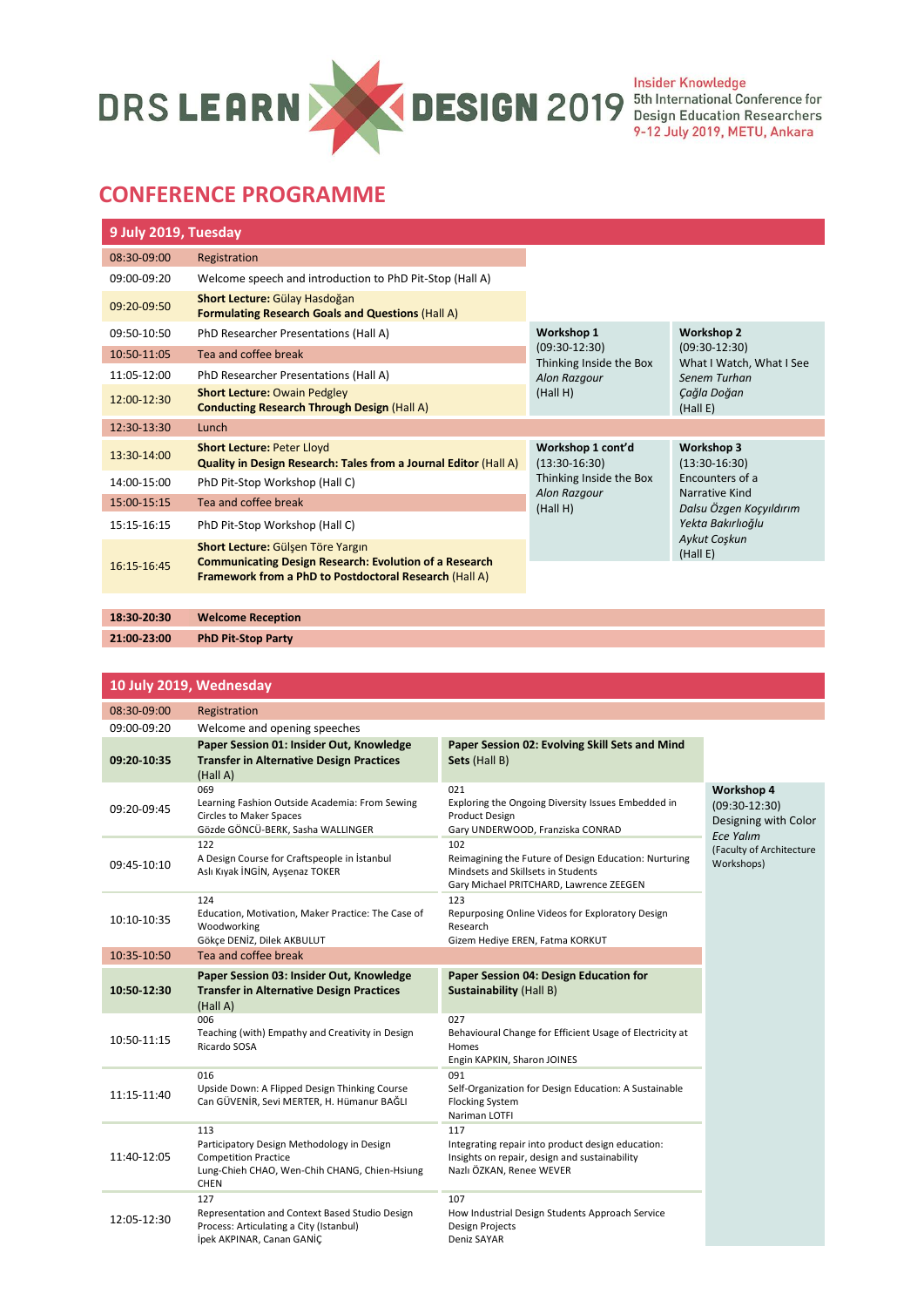| 12:30-13:30 | Lunch                                                                                                                                                                 |                                                                                                                                                 |                                                                                                                                                         |                                                                                                      |  |
|-------------|-----------------------------------------------------------------------------------------------------------------------------------------------------------------------|-------------------------------------------------------------------------------------------------------------------------------------------------|---------------------------------------------------------------------------------------------------------------------------------------------------------|------------------------------------------------------------------------------------------------------|--|
| 13:30-14:30 | Keynote 1: Gabriela Goldschmidt<br>Disciplinary Knowledge and the Design Space (Kemal Kurdaş Hall)                                                                    |                                                                                                                                                 |                                                                                                                                                         |                                                                                                      |  |
| 14:30-14:45 | Tea and coffee break                                                                                                                                                  |                                                                                                                                                 |                                                                                                                                                         |                                                                                                      |  |
| 14:45 15:35 | <b>Paper Session 05: Learning</b><br><b>Cultures</b> (Hall A)                                                                                                         | <b>Paper Session 06: Design</b><br><b>Education for Sustainability</b><br>(Hall B)                                                              | <b>Paper Session 07: Systemic</b><br><b>Design Approach for</b><br>Transdicsiplinarity (Hall D)                                                         |                                                                                                      |  |
| 14:45-15:10 | 130<br>Application of QFD and AHP in<br>Curriculum Planning of Industrial<br>Design Education<br>Xing-Min LIN, Chun-Heng HO, Lu-<br><b>Ting XIA</b>                   | 003<br>Using Problem-Based Learning in<br>Sustainable Design Education<br>Yasemin AFACAN                                                        | 039<br>Visualisation Method Toolkit: A<br>Shared Vocabulary to Face<br>Complexity<br>Chiara L. REMONDINO, Paolo<br>TAMBORRINI, Wouter MEYS              | Workshop 5<br>$(14:45-16:15)$<br><b>Blatant Fabrications:</b><br>Quick, AI Powered<br>Design Fiction |  |
| 15:10-15:35 | 005<br>Qualities of Design Briefs for Studio<br>Learning<br>Ricardo SOSA                                                                                              | 017<br>Asking the Industry Partners:<br>Reflecting on the Value of<br>Internships for Circular Design<br>Muireann MCMAHON, Yekta<br>BAKIRLIOĞLU | 064<br>Transdisciplinary Knowledge: A<br>Systemic Approach to Design<br>Education<br>Pier Paolo PERUCCIO, Paola<br>MENZARDI, Maurizio VRENNA            | Emre Çağlar<br>Nagihan Tuna<br>(Hall C)                                                              |  |
| 15:35-15:50 | Tea and coffee break                                                                                                                                                  |                                                                                                                                                 |                                                                                                                                                         |                                                                                                      |  |
| 15:50-16:40 | <b>Paper Session 08: Learning</b><br><b>Cultures (Hall A)</b>                                                                                                         | Paper Session 09: More-<br>than-Human Prototyping<br>(Hall B)                                                                                   | <b>Paper Session 10: Systemic</b><br><b>Design Approach for</b><br>Transdicsiplinarity (Hall D)                                                         |                                                                                                      |  |
| 15:50-16:15 | 011<br>Taking the Culture out of the Lab<br>and Into the Office: A "Non-Lab"<br>Approach to Public Service<br>Transformation<br>Ryan HUM, Paul THIBAUDEAU             | 024<br>Design for the Nonhuman<br>Aaron BRAKKE, Susan LIEPERT,<br>Stan RUECKER                                                                  | 077<br><b>Competency Domains for Systemic</b><br>Design Education<br>Seda DUMAN, Şebnem TİMUR                                                           |                                                                                                      |  |
| 16:15-16:40 | 095<br>Exploring the Motives behind the<br>Formations of Recently Established<br>Industrial Design Programs in<br>Turkey<br>Ilgım EROĞLU, Deniz<br><b>EKMEKCIOĞLU</b> | 114<br>Using Cat-Centred Research to<br>Learn the Design Thinking<br>Process<br>Rachel SWITZKY, Rebecca<br>SWEENEY                              | 100<br>Facing a Phytosanitary Emergency<br>through Transdisciplinary Approach<br>of Systemic Design<br>Alessandra SAVINA, Pier Paolo<br><b>PERUCCIO</b> |                                                                                                      |  |

**17:00 Social Event at City Centre (additional participation fees apply)**

## **11 July 2019, Thursday**

| 09:00 11:05 | <b>Paper Session 11: Alternative</b><br><b>Studios (Hall A)</b>                                                           | <b>Paper Session 12: Rethinking</b><br><b>Design Basics as Translation</b><br>(Hall B)                                                    | <b>Paper Session 13: Learning</b><br>from Prototypes (Hall D)                                                                                                     |
|-------------|---------------------------------------------------------------------------------------------------------------------------|-------------------------------------------------------------------------------------------------------------------------------------------|-------------------------------------------------------------------------------------------------------------------------------------------------------------------|
| 09:00-09:25 | 028<br>Tacit Learning in an Extended<br>Interior Design Studio<br>Aruna VENKATESH<br>Henry MA                             | 075<br>Mediating Cultural Values in a<br>Multimedia Installation<br>Mauro CECONELLO, Davide<br>SPALLAZZO                                  | 026<br>Impossible Design: Fostering<br>Creativity by Quick and Dirty<br>Prototyping<br>Gabriela GOMEZ, Ricardo LOPEZ-<br>LEON                                     |
| 09:25-09:50 | 079<br><b>Educating Designers in Virtual</b><br>Space: A Description of Hybrid<br><b>Studios</b><br>Andreas Ken LANIG     | 081<br><b>Translational Aspects of Basic Design</b><br>Exercises<br>Michael RENNER, Sarah KLEIN                                           | 034<br>Bundles of Spatial Ingredients:<br>Designing Through the Prototype<br>Barbara DI PRETE, Fiamma<br>Colette INVERNIZZI, Emilio<br>LONARDO, Martina SCIANNAMÈ |
| 09:50-10:15 | 082<br>Virtual Learning Spaces: Designing<br>Learning and Learning to Design<br>Ahu YOLAC                                 | 084<br>Inter-Semiotic Translation in<br><b>Intercultural Communication Design</b><br>Shaima ELBARDAWIL                                    | 038<br>Why Design Students Need<br><b>Application Programming</b><br>Interfaces (APIs)<br>Mahshid FARZINFAR, Stanley<br><b>RUECKER</b>                            |
| 10:15-10:40 | 083<br>OpenDesignStudio: Virtual Studio<br>Development over a Decade<br>Nicole LOTZ, Derek JONES, Georgy<br><b>HOLDEN</b> | 109<br>Transition from Basic Design to<br>Product Design: A New Practical Basis<br>Dilek AKBULUT, Ebru GEDİK, Hatice<br>KESDİ, Atakan BAŞ | 060<br>Game-Design-Driven Knowledge:<br>When Prototypes Unpack and<br><b>Reframe Conventions</b><br>Ilaria MARIANI, Davide<br>SPALLAZZO                           |
| 10:40-11:05 | 089<br>The Evolution of the Design Studio:<br><b>Hybrid Learning Spaces</b><br>Clive HILTON                               | 019<br>When Rabbits Lead to Ideas: Inspiring<br>Design by Retelling Stories through<br><b>Metaphors</b><br>Özge MERZALI CELİKOĞLU         | 119<br>Prototyping a New Economy<br>Gerry DERKSEN, Zhabiz<br>SHAFIEYOUN, Stan RUECKER                                                                             |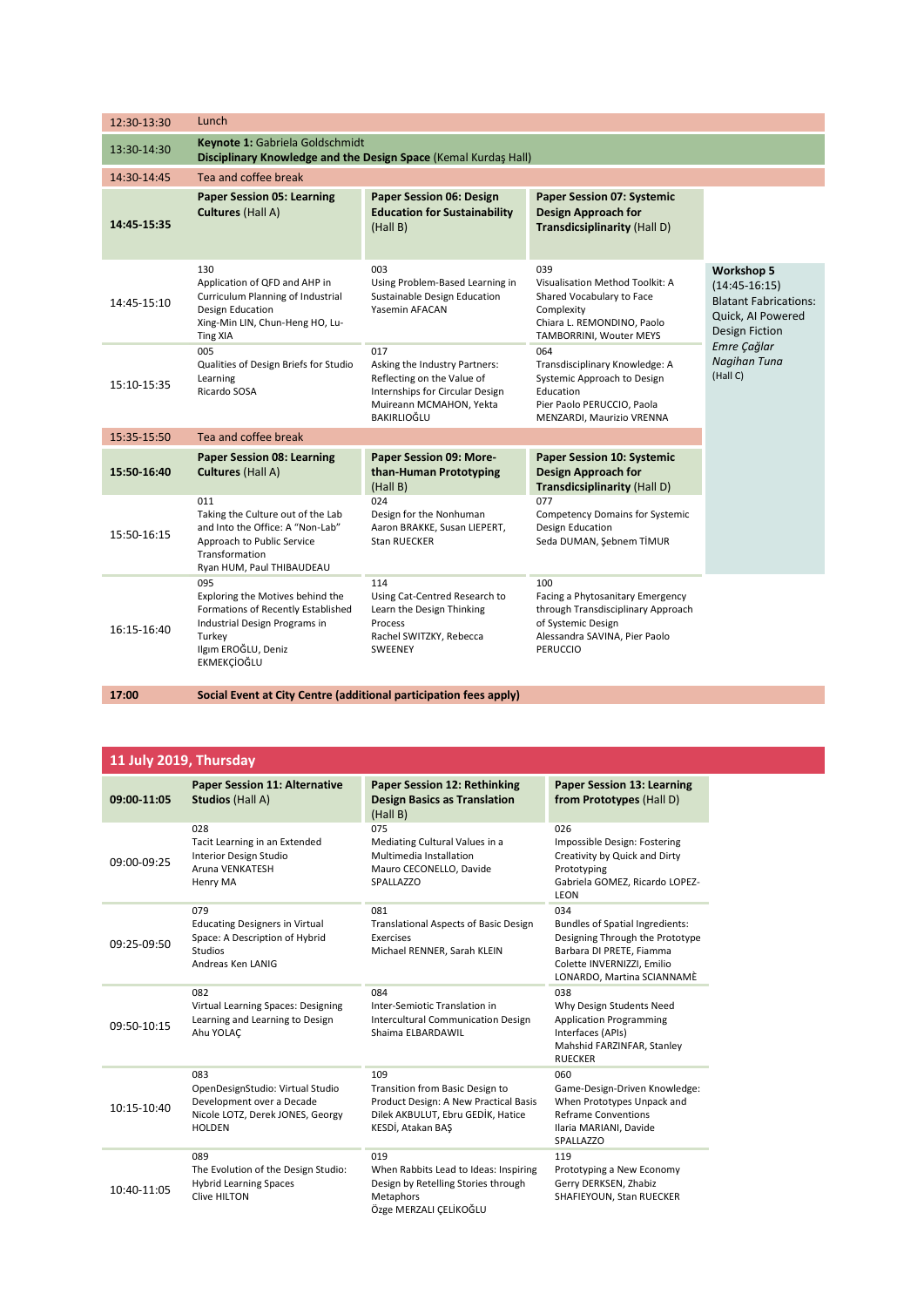| 11:05-11:20 | Tea and coffee break                                                                                                                                                                                                        |                                                                                                                                                                                |                                                                                  |                                                                                                                                                                                                                      |                                                                                 |                                                                                                                                                         |  |
|-------------|-----------------------------------------------------------------------------------------------------------------------------------------------------------------------------------------------------------------------------|--------------------------------------------------------------------------------------------------------------------------------------------------------------------------------|----------------------------------------------------------------------------------|----------------------------------------------------------------------------------------------------------------------------------------------------------------------------------------------------------------------|---------------------------------------------------------------------------------|---------------------------------------------------------------------------------------------------------------------------------------------------------|--|
| 11:20-13:00 | <b>Paper Session 14: Learning</b><br><b>Cultures</b> (Hall A)                                                                                                                                                               | <b>Paper Session 15: Integrating</b><br>(Hall B)                                                                                                                               | <b>Socially and Critically Oriented</b><br><b>Approaches to Design Education</b> | Paper Session 16: Design<br><b>Materialization (Hall D)</b>                                                                                                                                                          |                                                                                 |                                                                                                                                                         |  |
| 11:20-11:45 | 022<br>Dichotomous Tension: A Route for<br>Self-discovery in Architectural<br>Pedagogy<br>Ramy BAKIR, Amr ABDEL KAWI                                                                                                        | 007<br>Towards a Critical Paradigm<br>Liene JAKOBSONE                                                                                                                          |                                                                                  | 032<br>Multi-Attribute Material<br><b>Information Platform</b><br>Indji SELIM, Ana M. LAZAREVSKA,<br>Tatjana KANDIKJAN, Sofija<br>SIDORENKO                                                                          |                                                                                 |                                                                                                                                                         |  |
| 11:45-12:10 | 025<br>The Outcomes of Collaborative<br>Learning in Design Studio Courses<br>Dilek HOCAOĞLU, Saliha<br>TÜRKMENOĞLU BERKAN                                                                                                   | 029<br>Motivational Factors for Participation<br>in Industrial<br>Design Competition<br>Baoyi ZHANG, Min-Yuan MA                                                               |                                                                                  | 033<br><b>Educational Tools to Teach</b><br>Design Students the Dynamic<br><b>Behaviours of Smart Materials</b><br>Agnese PISELLI, Sara COLOMBO,<br>Jenny FAUCHEU, David<br>DELAFOSSE, Barbara DEL CURTO             |                                                                                 |                                                                                                                                                         |  |
| 12:10-12:35 | 106<br>An Ethnography of the Design<br>Studio: Exploring Social Interactions<br>and Performances in Studio<br>Environment through Goffman's<br>Dramaturgical Approach<br>Süleyman Enes KARABULUT, Özge<br>MERZALİ ÇELİKOĞLU | 040<br>Cast Away: A New Way to Read Value<br>of Objects in the Context of a Movie<br>Hümanur BAĞLI                                                                             |                                                                                  | 037<br>Nurturing Competence on<br>The Material Library of<br>Politecnico di Torino<br>Claudia DE GIORGI                                                                                                              |                                                                                 | Innovative Materials through<br>New Media: The Case Study of<br>Public Engagement of MATto,<br>Doriana DAL PALÙ, Valentina<br>CORAGLIA, Beatrice LERMA, |  |
| 12:35-13:00 |                                                                                                                                                                                                                             | 098<br>Contemporary Art for Product Design<br>Studio: Informed Conceptualism<br>Cigdem KAYA PAZARBASI                                                                          |                                                                                  | 094<br>The NautICS Materials<br>Workshop: Teaching and<br>Learning Interactive, Connected<br>and Smart Materials for Yacht<br>Design<br>Stefano PARISI, Arianna BIONDA,<br>Andrea RATTI, Valentina<br><b>ROGNOLI</b> |                                                                                 |                                                                                                                                                         |  |
| 13:00-13:30 | Lunch                                                                                                                                                                                                                       |                                                                                                                                                                                |                                                                                  |                                                                                                                                                                                                                      |                                                                                 |                                                                                                                                                         |  |
| 13:30-14:30 | Keynote 2: Zeynep Çelik Alexander<br><b>Drawing Circles (Kemal Kurdaş Hall)</b>                                                                                                                                             |                                                                                                                                                                                |                                                                                  |                                                                                                                                                                                                                      |                                                                                 |                                                                                                                                                         |  |
| 14:30-14:45 | Tea and coffee break                                                                                                                                                                                                        |                                                                                                                                                                                |                                                                                  |                                                                                                                                                                                                                      |                                                                                 |                                                                                                                                                         |  |
| 14:45 15:35 | <b>Paper Session 17: Alternative</b><br><b>Studios (Hall A)</b>                                                                                                                                                             | <b>Paper Session 18: Integrating</b><br><b>Socially and Critically Oriented</b><br><b>Approaches to Design Education</b><br>(Hall B)                                           |                                                                                  | <b>Paper Session 19: Design</b><br><b>Materialization</b> (Hall D)                                                                                                                                                   |                                                                                 |                                                                                                                                                         |  |
| 14:45-15:10 | 071<br>Forget to Clean-Up When You're<br>Done<br>Milena RADZIKOWSKA, Stan<br>RUECKER, Jennifer ROBERTS-SMITH                                                                                                                | 043<br>Studio-Sustain Urla-Barbaros: A<br>Design Studio Course on Sustainability<br>Simge GÖKSOY, Aslı KIYAK İNGİN                                                             |                                                                                  | 087<br>Rapid Development of Materials<br><b>Experience through Active</b><br>Learning<br>Owain PEDGLEY                                                                                                               | Workshop 6<br>$(14:45-16:55)$<br>Form Generation<br>Through 3D Paper<br>Folding |                                                                                                                                                         |  |
| 15:10-15:35 | 104<br>University Classroom Prototypes for<br>Innovative Learning<br>Luisa COLLINA, Giulia GEROSA,<br>Andrea MANCIARACINA, Martina<br>MAZZARELLO, Francesco VERGANI                                                         | 046<br>Teaching the Critical Role of Designers<br>in the Data<br>Society: The Densitydesign Approach<br>Michele MAURI, Gabriele COLOMBO,<br>Ángeles BRIONES, Paolo CIUCCARELLI |                                                                                  | 078<br>Material Education in Design:<br>From Literature Review to<br>Rethinking<br>Ziyu ZHOU, Valentina ROGNOLI                                                                                                      | Alper Karadoğaner<br>Dilruba Oğur<br>(Hall C)                                   |                                                                                                                                                         |  |
| 15:35-15:50 | Tea and coffee break                                                                                                                                                                                                        |                                                                                                                                                                                |                                                                                  |                                                                                                                                                                                                                      |                                                                                 |                                                                                                                                                         |  |
| 15:50 16:40 | Paper Session 20: Alternative Studios (Hall A)                                                                                                                                                                              |                                                                                                                                                                                | <b>Workshop Presentations (Hall B)</b>                                           |                                                                                                                                                                                                                      |                                                                                 |                                                                                                                                                         |  |
| 15:50-16:15 | 062<br>Crossing the Finish Line Together: Collaborative Team<br>Learning in Design Studios<br>Zhengping LIOW                                                                                                                | WS1<br>Thinking Inside the Box<br>Alon RAZGOUR                                                                                                                                 |                                                                                  |                                                                                                                                                                                                                      |                                                                                 |                                                                                                                                                         |  |
| 16:15-16:40 | 063<br>Using a Self-Reporting Tool to Capture Design Student's<br>Experience<br>Nur FINDIK ÖNAL<br>Bahar ŞENER                                                                                                              | WS2<br>What I Watch, What I See<br>Senem TURHAN, Çağla DOĞAN                                                                                                                   |                                                                                  |                                                                                                                                                                                                                      |                                                                                 |                                                                                                                                                         |  |
| 19:00-23:00 | <b>Conference Dinner</b>                                                                                                                                                                                                    |                                                                                                                                                                                |                                                                                  |                                                                                                                                                                                                                      |                                                                                 |                                                                                                                                                         |  |